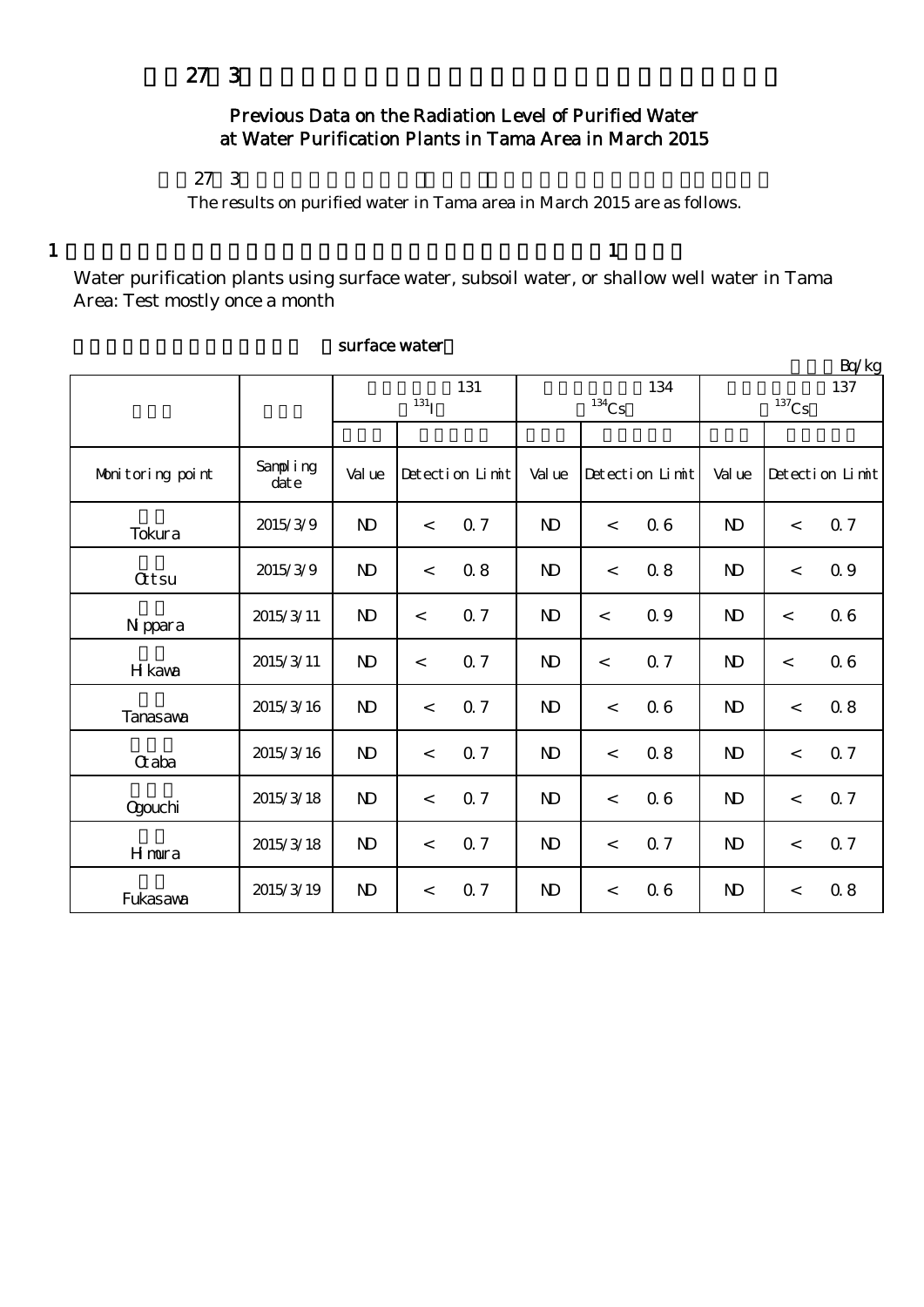subsoil water

|                  |                      |                |           |                 |                |       |                 |                     |         | Bq/kg           |  |
|------------------|----------------------|----------------|-----------|-----------------|----------------|-------|-----------------|---------------------|---------|-----------------|--|
|                  |                      | 131            |           |                 |                |       | 134             | 137                 |         |                 |  |
|                  |                      |                | $^{131}I$ |                 | $134$ Cs       |       |                 | $^{137}\mathrm{Cs}$ |         |                 |  |
|                  |                      |                |           |                 |                |       |                 |                     |         |                 |  |
| Monitoring point | Sampling<br>$\det e$ | Val ue         |           | Detection Limit | Val ue         |       | Detection Limit | Val ue              |         | Detection Limit |  |
| Chi gasedai ni   | 2015/3/10            | $\mathbf{D}$   | $\lt$     | 0.7             | $\mathbf{D}$   | $\,<$ | 06              | $\mathbf{D}$        | $\lt$   | 0.7             |  |
| H nat awada      | 2015/3/10            | $\mathbf{D}$   | $\lt$     | 06              | $\mathbf{D}$   | $\,<$ | Q <sub>7</sub>  | N <sub>D</sub>      | $\lt$   | 0.7             |  |
| Nari ki          | 2015/3/12            | $\mathbf{D}$   | $\lt$     | Q <sub>7</sub>  | N <sub>D</sub> | $\,<$ | 0.7             | N <sub>D</sub>      | $\lt$   | 0.7             |  |
| Fut anat ao      | 2015/3/12            | $\mathbf{D}$   | $\lt$     | 0.8             | $\mathbf{D}$   | $\,<$ | 0.5             | N <sub>D</sub>      | $\,<$   | Q 7             |  |
| Takat suki       | 2015/3/17            | $\mathbf{D}$   | $\lt$     | 0.7             | N <sub>D</sub> | $\,<$ | 06              | N <sub>D</sub>      | $\lt$   | 0.8             |  |
| Savai dai i chi  | 2015/3/23            | $\mathbf{D}$   | $\lt$     | 0.7             | $\mathbf{D}$   | $\,<$ | 06              | $\mathbf{D}$        | $\,<\,$ | 0.8             |  |
| Savai dai ni     | 2015/3/23            | $\mathbf{D}$   | $\lt$     | 06              | $\mathbf{D}$   | $\,<$ | 0.5             | $\mathbf{D}$        | $\,<\,$ | 0.8             |  |
| MItakesann       | 2015/3/25            | N <sub>D</sub> | $\lt$     | 0.7             | N <sub>D</sub> | $\,<$ | 06              | N <sub>D</sub>      | $\,<$   | 06              |  |

### shallow well

|                  |                      |                  |       |                 |              |          |                 |                       |         | Ka/ko           |  |
|------------------|----------------------|------------------|-------|-----------------|--------------|----------|-----------------|-----------------------|---------|-----------------|--|
|                  |                      | 131              |       |                 | 134          |          |                 | 137                   |         |                 |  |
|                  |                      | 131 <sub>T</sub> |       |                 |              | $134$ Cs |                 | ${}^{137}\mathrm{Cs}$ |         |                 |  |
|                  |                      |                  |       |                 |              |          |                 |                       |         |                 |  |
| Monitoring point | Sampling<br>$\det e$ | Val ue           |       | Detection Limit | Val ue       |          | Detection Limit | Val ue                |         | Detection Limit |  |
| Sugi nami        | 2015/3/5             | ND.              | $\lt$ | 0.9             | $\mathbf{D}$ | $\lt$    | 0.8             | ND.                   | $\lt$   | 1               |  |
| Kaniyot sugi     | 2015/3/17            | ND.              | $\lt$ | 0.8             | $\mathbf{D}$ | $\,<\,$  | 06              | N <sub>D</sub>        | $\,<\,$ | 0.7             |  |
| kamiisi hara     | 2015/3/24            | ND.              | $\lt$ | 0.8             | $\mathbf{D}$ | $\,<\,$  | 06              | $\mathbf{D}$          | $\,<\,$ | 0.7             |  |